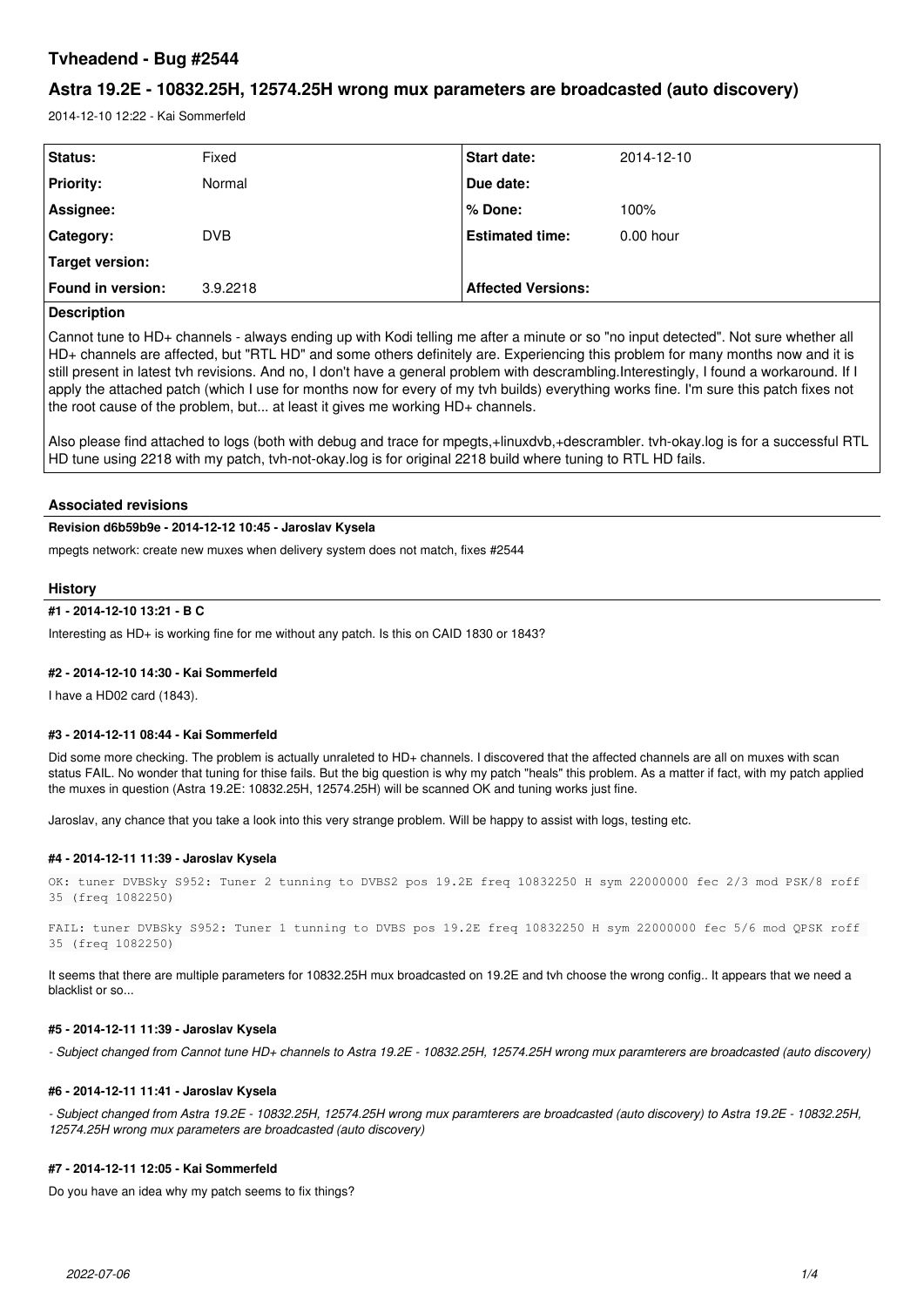### **#8 - 2014-12-11 13:01 - Kai Sommerfeld**

# Found this peace of code in mpegts network dvb.c:

```
/* the nit tables may be inconsistent (like rolloff ping-pong) /
        / accept information only from one origin mux */
       if (mm->mm_dmc_origin_expire > dispatch_clock && mm->mm_dmc_origin && mm->mm_dmc_origin != mmo)
           goto noop;
```
My patch is changing conditions for setting mm\_dmc\_origin\_expire and mm\_dmc\_origin ... Maybe this could be related?

BTW: My patch basically reverts this commit: <https://github.com/tvheadend/tvheadend/commit/34dd2b8da8d61fc21e6e4497a34259601b9e365f> done Aug 12 2014

### **#9 - 2014-12-11 13:27 - B C**

I just checked those two TP on my side and both do and did scan well without the patch, so it seems the stream from your card is different from mine (TBS-6984). What kernel version do you run?

# **#10 - 2014-12-11 14:42 - Kai Sommerfeld**

I'm (almost always) running latest OpenELEC. The problem exists since August 2014 - lasts with different kernel versions.

#### **#11 - 2014-12-11 14:48 - B C**

as jaroslav added, you seem to scan these frequencies with two different settings (so FEC and modulation are different), can you set them manually and check if they scan ok? Do you have both entries in your mux list? If so try to disable the wrong one.

# **#12 - 2014-12-11 15:04 - Jaroslav Kysela**

Kai Sommerfeld wrote:

Found this peace of code in mpegts\_network\_dvb.c:

/\* the nit tables may be inconsistent (like rolloff ping-pong) **/**

**/** accept information only from one origin mux \*/

if (mm->mm\_dmc\_origin\_expire > dispatch\_clock && mm->mm\_dmc\_origin && mm->mm\_dmc\_origin != mmo) goto noop;

My patch is changing conditions for setting mm\_dmc\_origin\_expire and mm\_dmc\_origin ... Maybe this could be related?

Yes, you changed the behaviour from "set these values on change" to "set these values always". It means that if you're lucky and your first hit is for the good mux parameters, you won. But it's not ideal solution. The ideal solution would be that broadcasters fix their tables.

# Could you try this patch?

```
iff --git a/src/input/mpegts/mpegts_network_dvb.c b/src/input/mpegts/mpegts_network_dvb.c
index 1b37c81..aeb365c 100644
--- a/src/input/mpegts/mpegts_network_dvb.c
+++ b/src/input/mpegts/mpegts_network_dvb.c
@@ -285,6 +285,9 @@ dvb_network_find_mux
     /* Same FE type - this REALLY should match! */
          if (lm->lm_tuning.dmc_fe_type != dmc->dmc_fe_type) continue;
+    /* Also, the system type should match (DVB-S/DVB-S2) */
+ if (lm->lm_tuning.dmc fe_delsys != dmc->dmc_fe_delsys) continue;
+
          /* if ONID/TSID are a perfect match (and this is DVB-S, allow greater deltaf) */
          if (lm->lm_tuning.dmc_fe_type == DVB_TYPE_S) {
       delta = 10000;@@ -444,7 +447,6 @@ dvb_network_create_mux
              lm->lm_tuning.dmc_fe_freq = dmc->dmc_fe_freq;
       save = 1;     }
     save | = \text{COMPARENT}(\text{dmc\_fe\_delsys});save | = \text{COMPARENT}(\text{dmc_fe_modelation});
     save | = COMPAREN(dmc_fe_inversion);
     save | = \text{COMPARENT}(\text{dmc\_fe\_rolloff});
```
It should create two muxes for these frequencies one with the wrong parameters and second with correct parameters.

### **#13 - 2014-12-11 15:08 - Jaroslav Kysela**

B C wrote: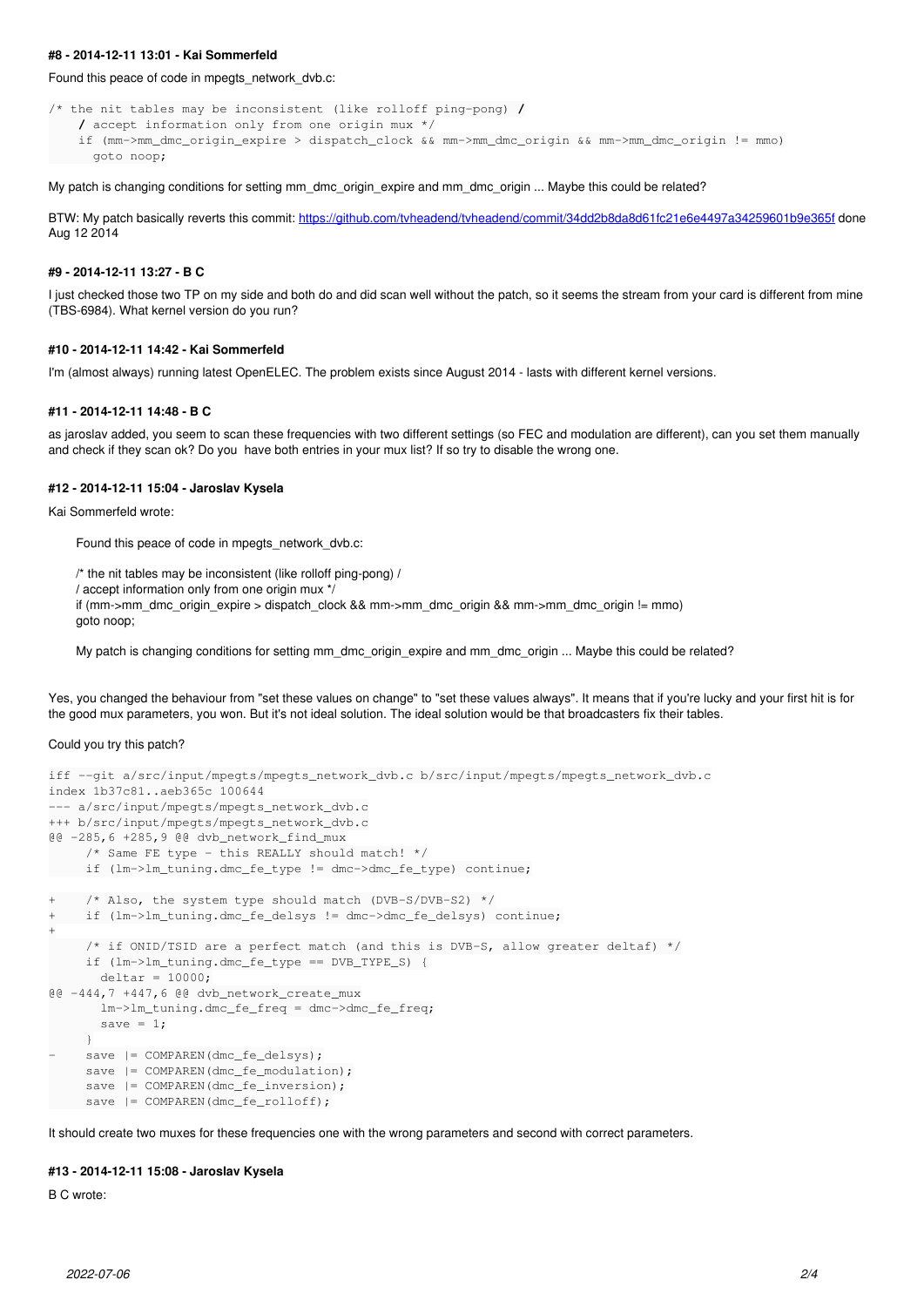as jaroslav added, you seem to scan these frequencies with two different settings (so FEC and modulation are different), can you set them manually and check if they scan ok? Do you have both entries in your mux list? If so try to disable the wrong one.

No, these parameters are taken from MPEG-TS feeds from the satellite broadcast. The problem is that the wrong mux parameters are broadcasted and tvh selects sometimes these parameters and merges them to the mux on given frequency. My above patch will disallow merging for DVB-S and DVB-S2, but other parameters will be merged.

# **#14 - 2014-12-11 15:23 - B C**

hmmm, if the table would be inconsistent we should see that for different SW also. I never did run into this problem and I'm really scanning a lot :-). also I do tune 100% without the "patch" while Kai never tunes correctly without it, but it seems that he has a 100% hit rate with it. Is there some way to make a plain dump of the NIT when it arrives?

# **#15 - 2014-12-11 15:40 - Kai Sommerfeld**

It should create two muxes for these frequencies one with the wrong parameters and second with correct parameters.

Two muxes? How will tvh find and use the right one?

### **#16 - 2014-12-11 15:43 - B C**

they have a proper id, so primary key related to the service....

### **#17 - 2014-12-11 15:45 - Jaroslav Kysela**

Kai Sommerfeld wrote:

It should create two muxes for these frequencies one with the wrong parameters and second with correct parameters.

Two muxes? How will tvh find and use the right one?

One will be without services (no data).

### **#18 - 2014-12-11 15:47 - Jaroslav Kysela**

I did a full 19.2E scan and the culprit is here:

```
mpegts: 10862H in DVB-S 19.2E
...
nit: network 0001 (1) [Telewizja Polska SA]
nit:   onid 2268 (8808) tsid 0003 (3)
...
nit:     DVBS pos 19.2E freq 10832250 H sym 22000000 fec 5/6 mod QPSK roff 35
```
So Poland operator is bad...

All other muxes have correct parameters for this mux:

DVBS2 pos 19.2E freq 10832250 H sym 22000000 fec 2/3 mod PSK/8 roff 35

### **#19 - 2014-12-11 15:52 - Jaroslav Kysela**

B C wrote:

hmmm, if the table would be inconsistent we should see that for different SW also, I never did run into this problem and I'm really scanning a lot :-), also I do tune 100% without the "patch" while Kai never tunes correctly without it, but it seems that he has a 100% hit rate with it. Is there some way to make a plain dump of the NIT when it arrives?

It very depends on the order in which are muxes saved in the config directory in this case and it might be that Kai just has this order that this issue is 100% for him.

Use "--trace nit" to dump NIT tables...

### **#20 - 2014-12-11 15:56 - B C**

but that would mean the TP settings would only be wrong as long as 10862H was the last NIT tvh updated with

### **#21 - 2014-12-11 16:00 - B C**